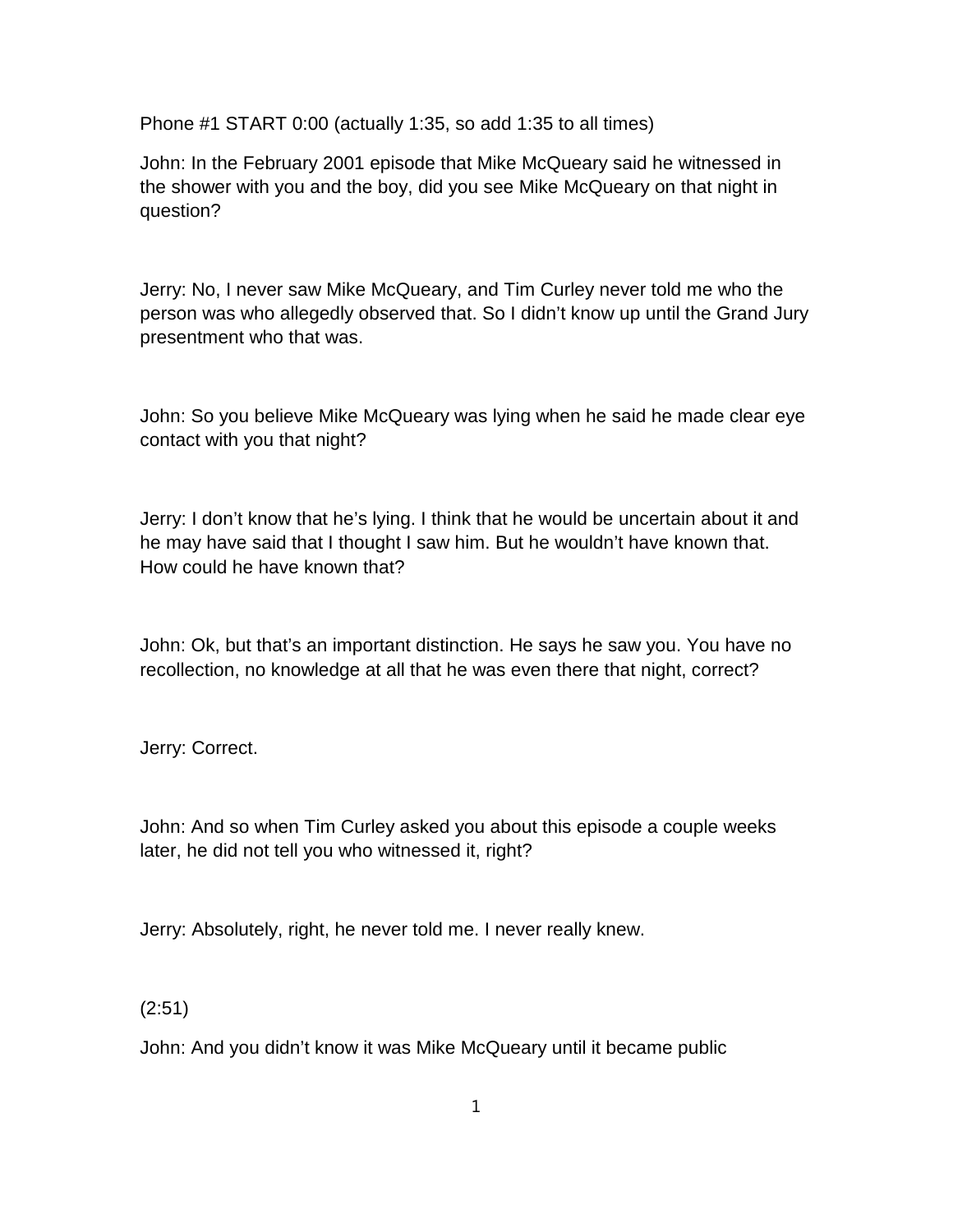knowledge, correct?

Jerry: Absolutely.

John: When you finally, what your relationship with Nike McQueary after the 2001 incident?

Jerry: Our relationship really never changed. We never had an ongoing relationship of any kind. We saw each other occasionally. We would speak cordially. I didn't know that he was the person that saw me horsing around in the shower until 2011. I remember teasing and laughing with him at a fund raising football game for Easter Seals. He was a player for one team; I was an honorary coach for the opposing team. Occasionally I saw him when I was working out. Mike participated in two Second Mile golf outings following, you know, that 2001 time period. I may have teased him about his golf game there. On occasion after that, he came to me about a potential walk on from Central Mountain High School where I had volunteered, and I gave him some information on that young man.

John: So you didn't notice any kind of tension in your relationship with Mike McQueary after the 2001 episode? Did that change at some point?

Jerry: Well, you know, it's hard for me to determine. I wasn't looking for that. But in hindsight, now, when I look back I remembered he kind of maybe in 2011, somewhere around that time frame, avoided contact with me possibly.

## (4:33)

John: And that would have been around the time frame in which he started to either testify or was questioned by investigators or both.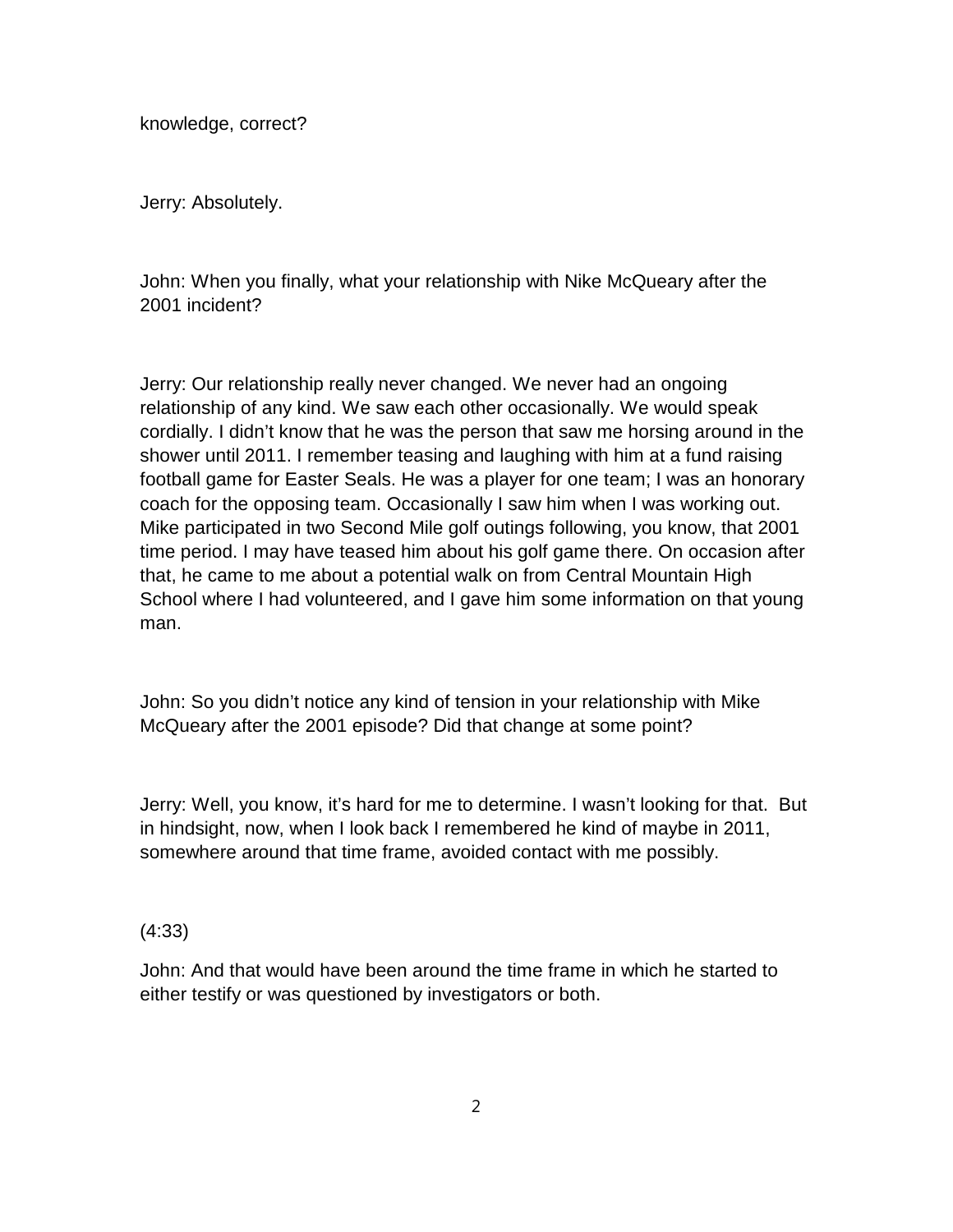Jerry: Right. That was around the time obviously when he was questioned.

John: And you noticed a chilling on his side in retrospect.

Jerry: In retrospect, yeah. Did I recognize it at the time? Not necessarily. In looking back, yes.

John: Was the Second Mile informed by Tim Curley as to what Mike McQueary saw? And did their president speak to you about it? When that happened, did you tell them who the boy was?

Jerry: Yes. The answer would be yes to all those questions.

John: So you're certain that Tim Curley told Second Mile about what McQueary saw, and that their president then spoke to you and you told them who the boy was.

Jerry: Yes. I'm as certain as I can be. They knew the young man. They knew the relationship I had with him.

John: And that boy was affiliated with the Second Mile, correct?

Jerry: Correct. He had spoken for the Second Mile. He had volunteered for the Second Mile. He had gone with Dotty and I on fundraising trips actually to California and done all kind of work for the Second Mile.

John: Did the Second Mile to your knowledge ever speak to Victim Two, the boy in the McQueary episode, about what happened?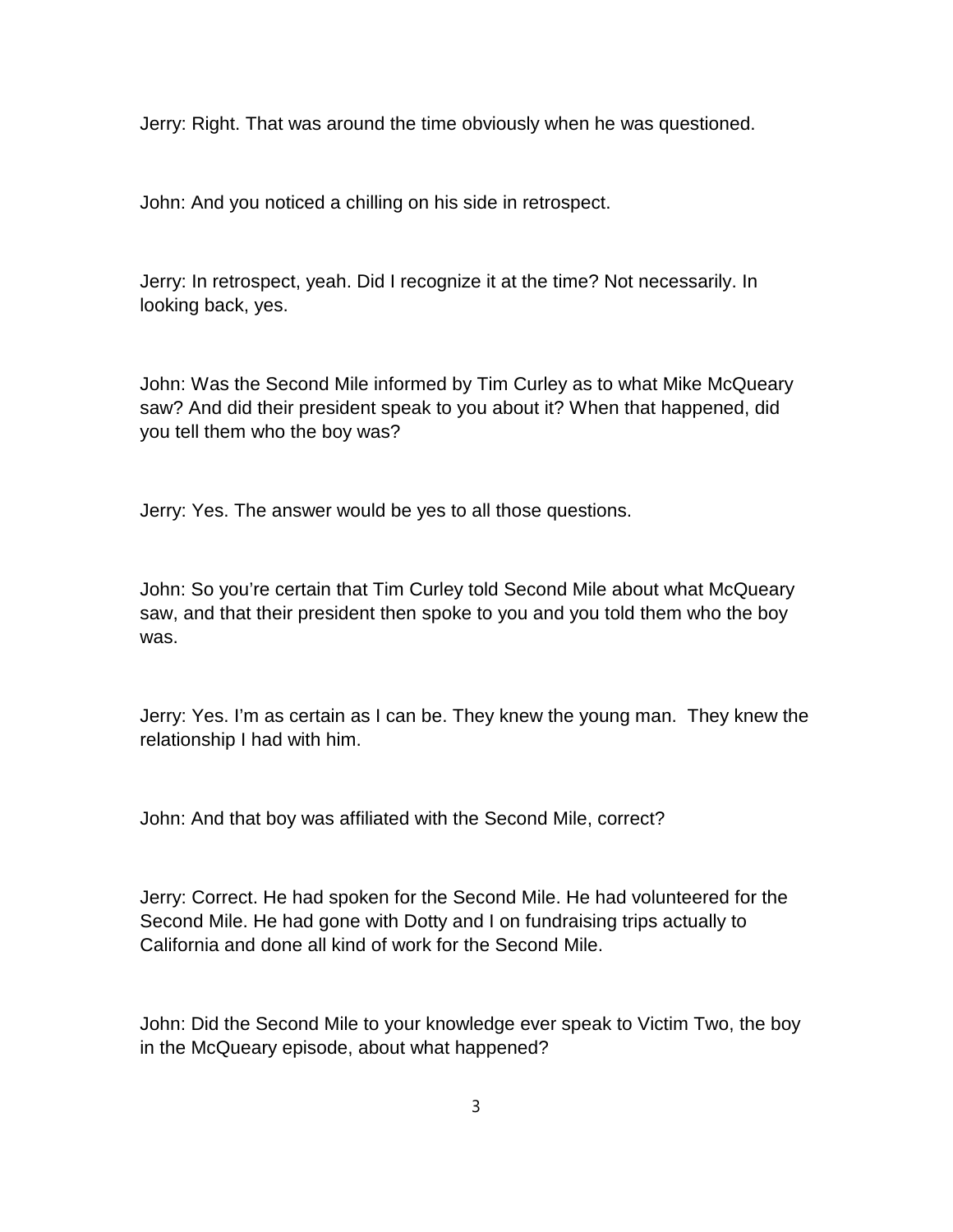(6:11)

Jerry: No, they never spoke to him about it, no.

John: Did you find that odd?

Jerry: Not necessarily. I remember volunteering to bring the young man forward should there be a need to. But I just felt that nobody felt there was a need for that.

John: Did you touch the boy known as Victim Two, the boy from the McQueary episode, sexually on the night that he saw, he said he saw you sexually abusing him?

Jerry: No.

John: And you're positive of that?

Jerry: I'm positive.

John: Did anything happen that could have been misperceived as that?

Jerry: It's possible. I remember that night we had a long day and we worked out. He was very competitive. He always enjoyed that with me. He turned on all the showers and went sliding. Put soap on himself and was sliding to see how far he could slide. We were horse playing. Maybe slap boxing or slapping towels or something like that. He always got the last hit in. I remember chasing him and kinda grabbing him to kind of pull him back. That was a very short period of time.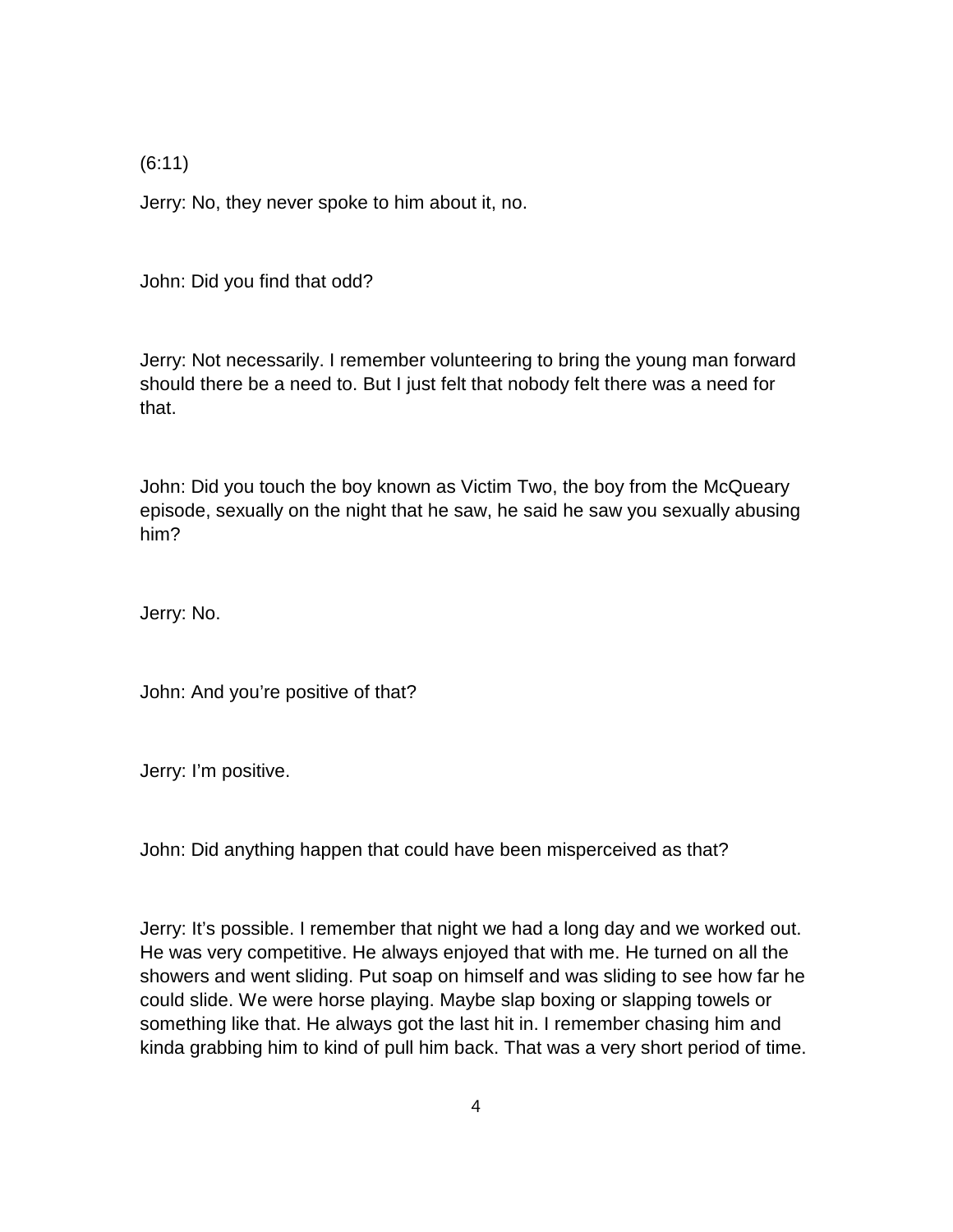And he resumed his sliding and we showered and left and I took him home.

John: So when you left that night, you didn't even think anything of it and didn't realize anyone had witnessed anything?

Jerry: Absolutely.

John: Until a couple weeks later when Tim Curley talked to you about it?

Jerry: Correct, and that wasn't, it didn't really hit me initially when Tim mentioned some incident. I had to try to recollect some things of when that might have possibly happened.

#### (8:03)

John: What was your relationship with the so-called Victim Two after the 2001 episode?

Jerry: Well, he was family. So we did all kinds of things together. We studied, we exercised, he traveled with us, he did all kind of recreational activities with us, we played golf together, we played racquetball. All kind of competitive games. Ping- Pong, all kind of games in our basement. He was family. At the last football game, he asked for me to stand as his father at his senior night football game with his mother. We attended his wedding. He asked me to speak at his high school graduation. The summer after that, he went to Penn State as a part-time student, we got him a job, and he stayed with us on weekdays and would go home on weekends. As I said, we went to his wedding. The summer before, we played golf together. We stayed in touch. He went into the Marines and we maintained a strong relationship throughout that time period. I helped him academically; he was doing long distance education. I was a go-between providing information for him. I have a text message where he thanked me for everything and said that he loved me.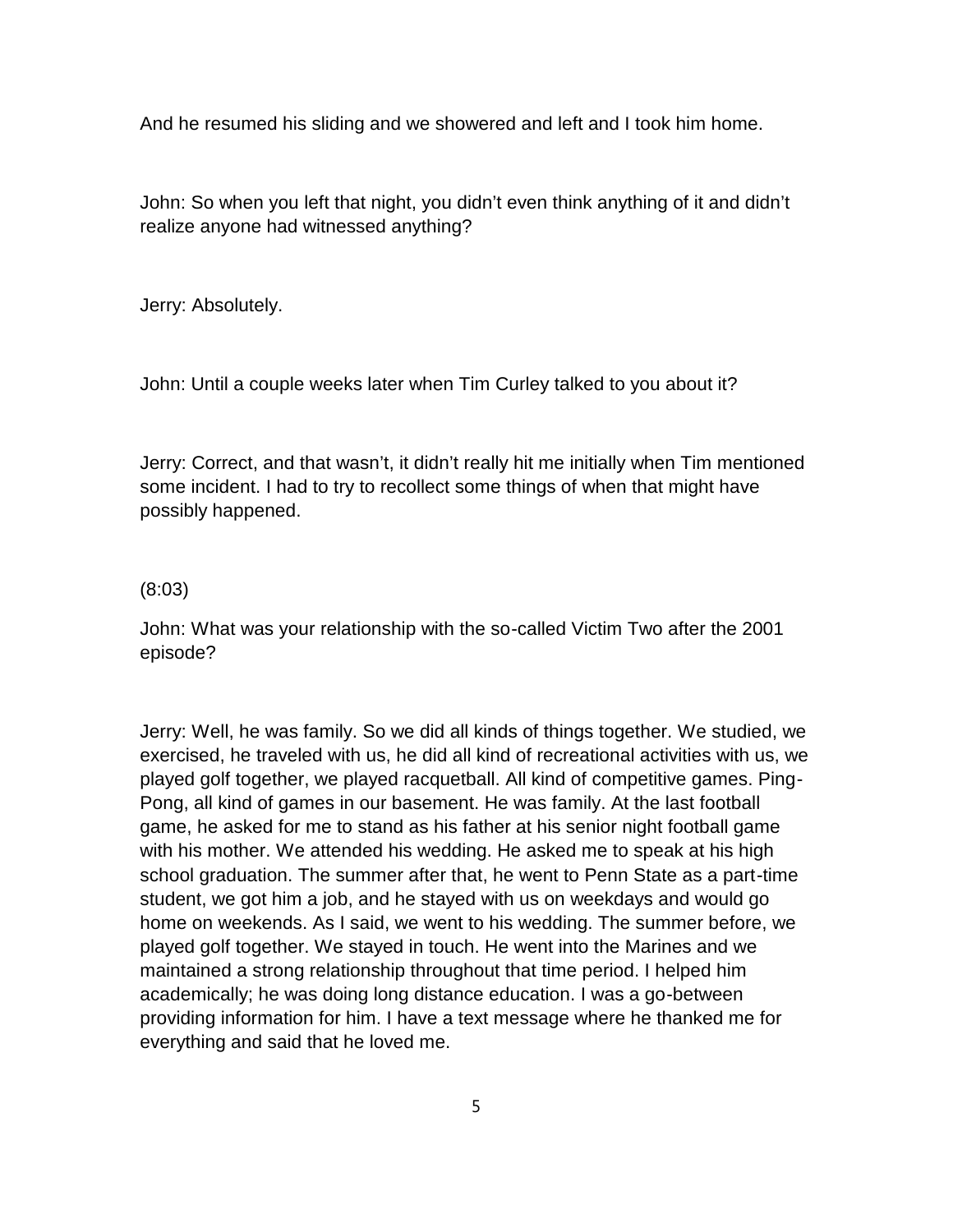John: Now in September 2011, during the Grand Jury investigation, you leave two voicemail messages for the person known as Victim Two which appear to be you calling him back after he has told you that someone is asking him to come forward to tell his story. Is this an accurate description of those voicemail messages that you left?

Jerry: Yes to the best of my understanding. I don't recall every word that I said. I know at that point in time the police had tried to contact him. He shared that with me. He was uncertain as to whether he was even going to go forward and basically I was saying (name of victim 2 redacted), you probably should. I don't know what would happen if you don't. You should probably do that. I was trying to advise him you have nothing to hide, so why not?

## (10:26)

John: So it was the police asking (name of victim 2 redacted) to come forward and do an interview with them?

Jerry: Correct.

John: And did he do that interview with the police?

Jerry: Yes, he did.

John: And what did he tell the police?

Jerry: I don't know exactly every word that he told the police, but his interpretation to me was that he told him that nothing had ever happened.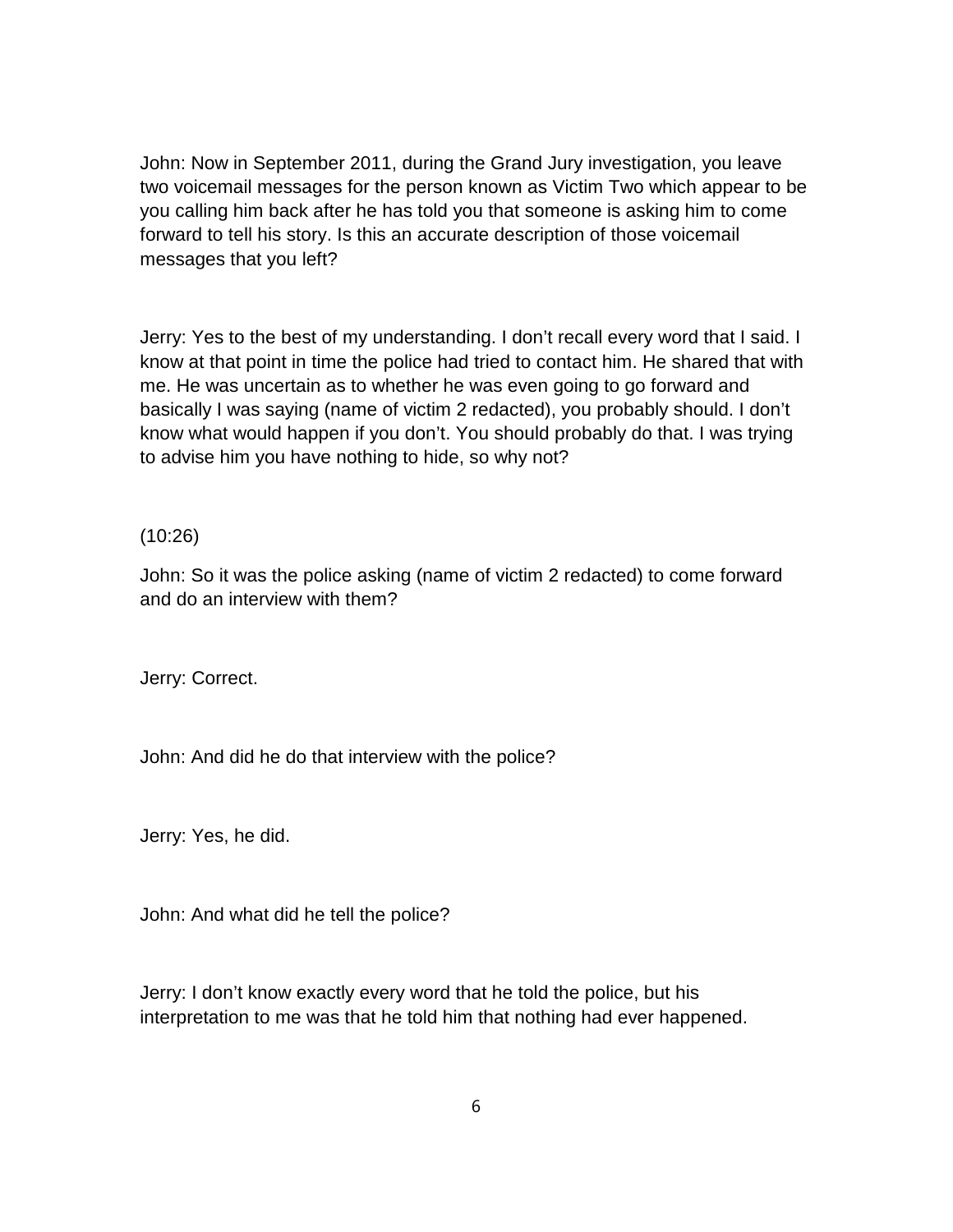John: So in my investigation it appears to me that in 2011 that the following occurs with so-called Victim Two, (name of victim 2 redacted), and it goes like that. In May he writes a letter to a paper supporting to you. He writes a letter to the Attorney General supporting you. That summer, you play golf with him in a very public setting. He gets interviewed by the police. Tells them nothing happened in the McQueary episode. You get arrested and then he tells Joe Amendola nothing happened in the shower episode that McQueary says he saw and tells an FBI trained investigator that nothing happened in the McQueary episode back in 2001. And then after that, he finds a lawyer and he flips. Is that an accurate representation of 2011 with regard to so-called Victim Two?

Jerry: Correct.

John: How do you explain all that?

(11:52)

Jerry: I can't. If only you could. There were some problems that he had financially. He'd come out of the service. I don't know if that affected him. At one point there, I was not allowed to have contact with someone who was very dear to me.

John: How upsetting was that series of events with Victim Two in 2011, (name of victim 2 redacted)?

Jerry: It hurt. There have been many painful events surrounding this whole thing, but that was certainly one of the worst along the way.

John: Jerry, do you believe that Joe Paterno had any knowledge of the 1998 investigation which resulted in no charges against you?

Jerry: I have no reason to believe that he knew anything about it because I had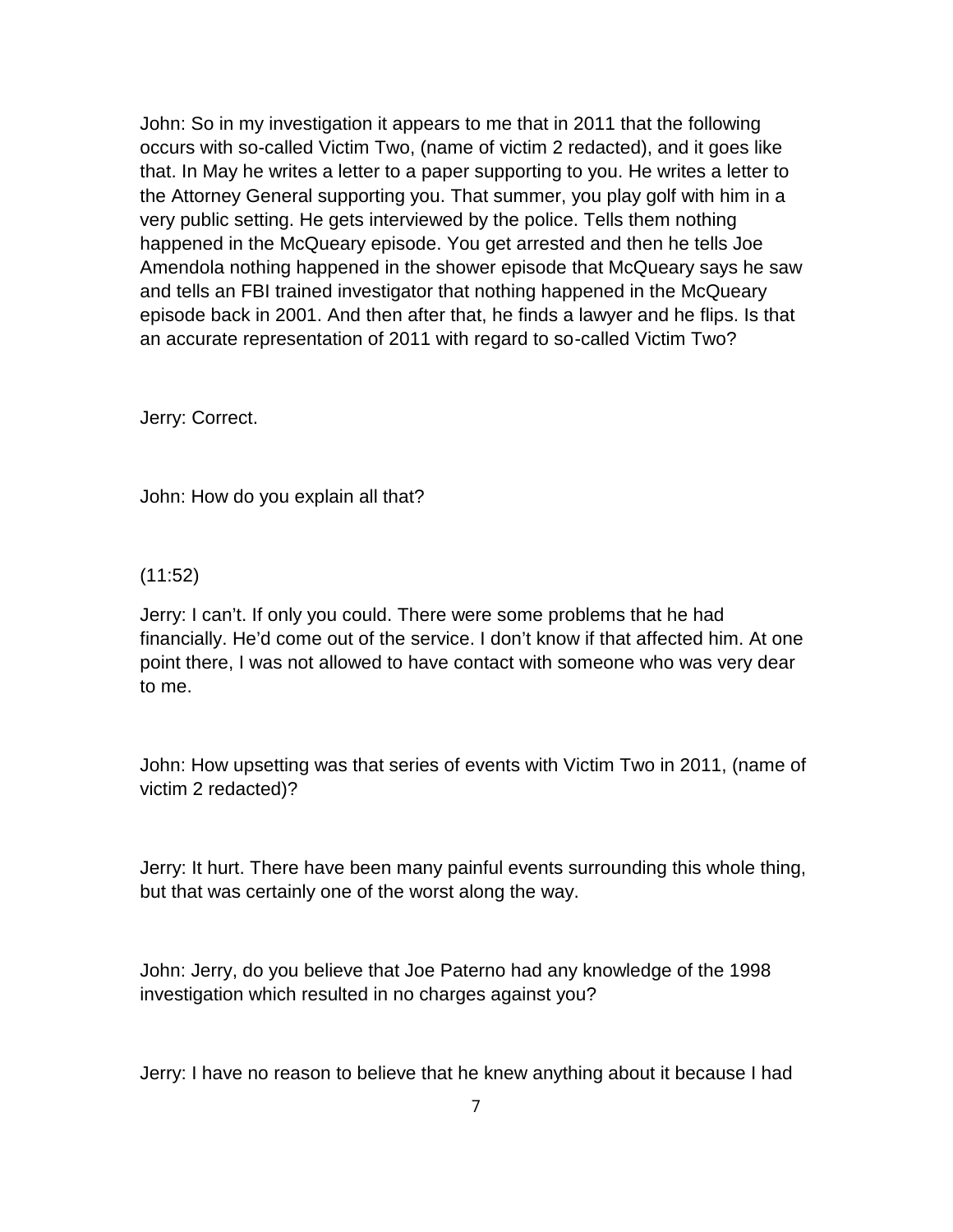no contact with anybody from Penn State about 1998 incident other than Officer Schreffler who attended a meeting, he and Mr. Larro from Children and Youth out of Harrisburg. And Mr. Larro did most of the talking at that meeting. I had no contact, or I didn't even look at it as I had any contact with anybody from Penn State on that.

# (13:27)

John: What do you think of Louis Freeh's theory that Paterno and Penn State knowingly covered up your crimes?

Jerry: I think that's absurd. Number one, they didn't have anything to cover. And number two, if you look at how things transpired, there were so many people who didn't report because they didn't believe anything really happened. There wasn't any sexual abuse occurred. Many of them are mandatory reporters. And the information was given to The Second Mile. I'd been out of Penn State for two years. If they were covering up something, they would have talked more to me. They would have talked more to one another. They would have probably tried to encourage Mike McQueary not to say anything incriminating to anybody. But none of that occurred to my knowledge.

## (14:27)

John: Jerry, an enormous amount of damage was done to Joe Paterno and Penn State because of your actions. Do you accept responsibility for that? And what would you like to say to those who've been harmed here?

Jerry: I feel horrible about what has happened obviously. There's a lot of irony. A program that stood taller than most and was strong brought down by no facts. The irony also is that I was brought down the same way, by a Grand Jury presentment that was rushed, had no facts, suggestive questioning, selective interviewing. It was all so similar. I feel bad for everybody.

(15:18)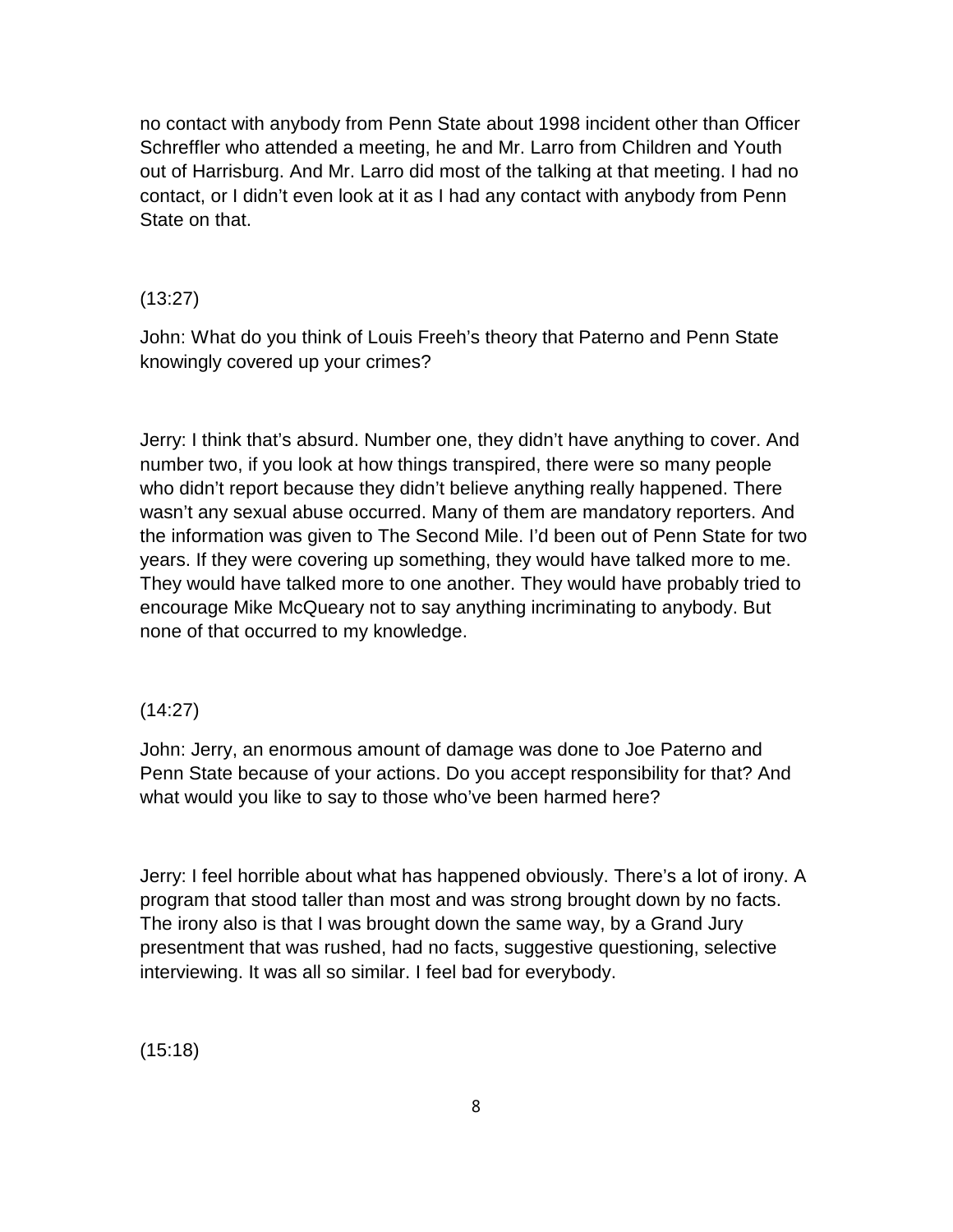John: Jerry, I'll talk to you tomorrow. Thank you for calling.

#### START 0:55

Jerry: Saying that I feel bad really doesn't describe my feelings. I feel horrible for everything that has happened. For all the families, friends, associates, players, coaches, a great university. I was devastated by Coach Paterno's firing in 2011. It was very painful to watch the events that unfolded. I felt his fine was unfair. It was a knee-jerk reaction by the Trustees who didn't attempt to find out the fact about Joe knew about the allegations against me. Watching from a distance was horrible. I thought it was ironic that the NCAA would bring down a program that was as upright or more upright than any. The man who preached and practiced fair and clean competition taken down by something that was so unfair. It was kinda ironic that the Freeh Report did to him what the Grand Jury presentment did to me with few facts and rush to judgment, suggestive questions, selective interviewing.

John: I want to just clarify a couple of things we've spoken about. When you spoke to President Raykovicz of the Second Mile about the 2001 Mike McQueary episode, about how long after Tim Curley spoke to you about that did that conversation occur?

Jerry: To the best of my recollection, it occurred shortly after.

John: Okay. So if Raykovicz said that he knew nothing about the 2001 episode until years later, that would not be true?

Jerry: To the best of my recollection, there again, my recollection of it was, yeah I don't remember exactly when Tim talked to him. I feel that it was right after he talked to me.

(3:22)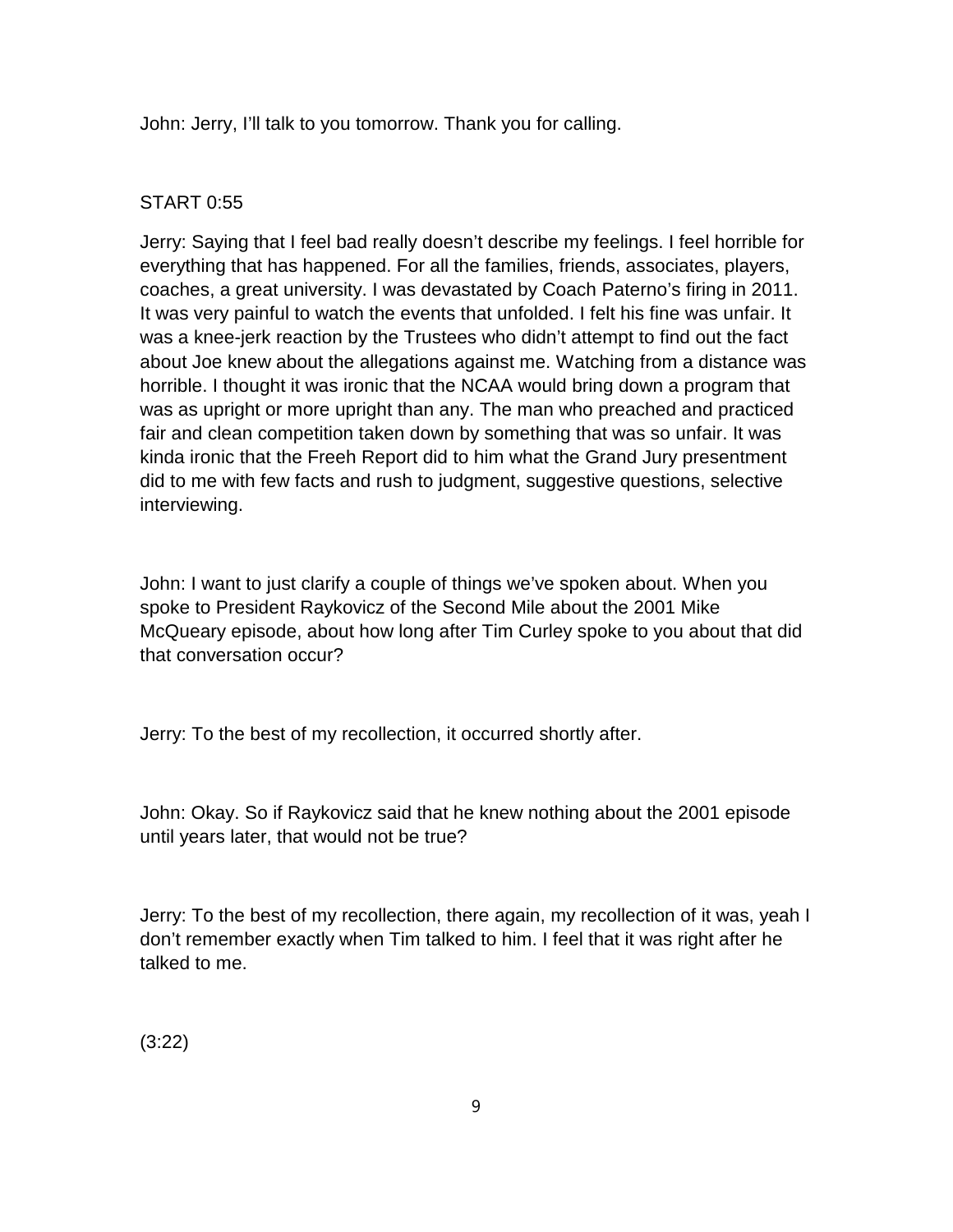John: Right. But you talked to him about it right after you talked to Tim. So it wasn't years later.

Jerry: No.

John: Okay, because there's been reports that Raykovicz may have tried to claim that it was years later. That would not be true?

Jerry: To the best of my recollection, yes.

John: And was Raykovicz also aware of the 1998 episode at that time?

Jerry: I believe Tim made him aware of that.

John: And why do you believe that?

Jerry: Because I recall talking to him briefly about that in my conversation.

John: Now, you indicated that you did not see 1998's investigation as that big of a deal. Yet the psychologist Chambers said, and she did not speak to you, but she said that you showed all the signs of being a pedophile. You seem to have been aware of that report at that time. Is that true? Were you aware of the Chambers Report?

Jerry: Absolutely not. I had no awareness of it. I said that the only thing, the only information I had came from the one meeting that I had with the CYS representative and Mr. Schreffler who I didn't even realize was part of Penn State.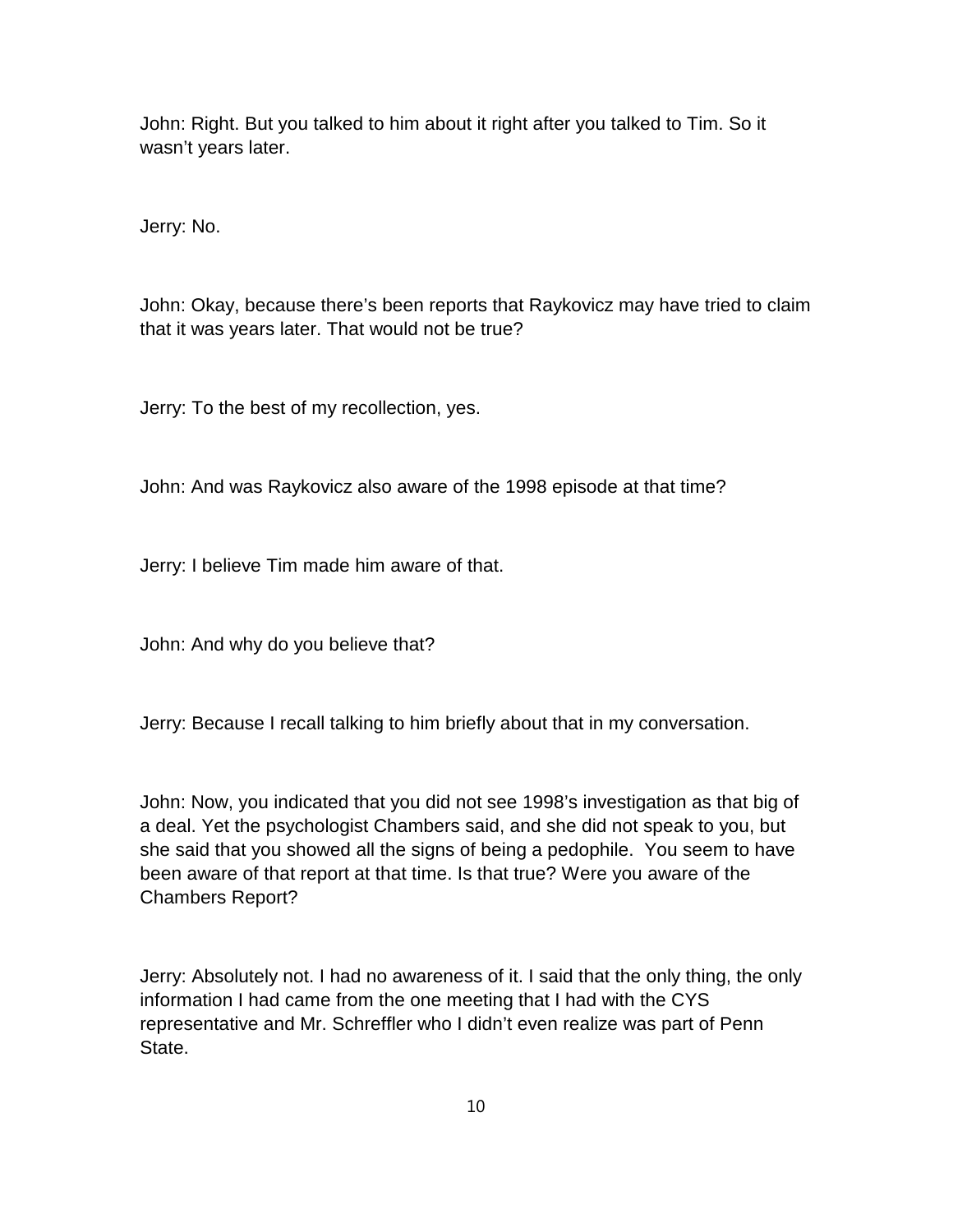John: Ok, alright. So you became aware of the Chambers Report at what point?

Jerry: I guess in Discovery.

John: And what was your reaction to finding out about the Chambers Report?

Jerry: My reaction is this is ridiculous. How could you make this kind of assumption when you didn't even meet with somebody, you didn't discuss anything with them, you don't know them? I thought that was very unfair.

John: Because she didn't talk to you?

## (5:24)

Jerry: What are the characteristics of someone who does things like that? Was there anything said about alcohol being involved? All the things that I've read about that typical people like this exhibit. She didn't conduct any kind of conversations with me or research any event. So what happens to a great degree is that people run for cover. They have to cover up and as soon as the media proclaims everything the way they do then it creates, well, I have to protect myself. I was asked about this, so I've got to say yes to that.

John: What is your reaction to Penn State deciding not to consult with you or even your attorney about victims with regard to pay outs?

Jerry: Well, and this was another unfair part of the whole ordeal. Immediately, there was a quick rush to judgment immediately. These alleged victims were announced as victims by the presentment, by Penn State University. Immediately there was a rage that occurred that Penn State protected itself. Immediately they chose the route that well, we've got to protect ourselves so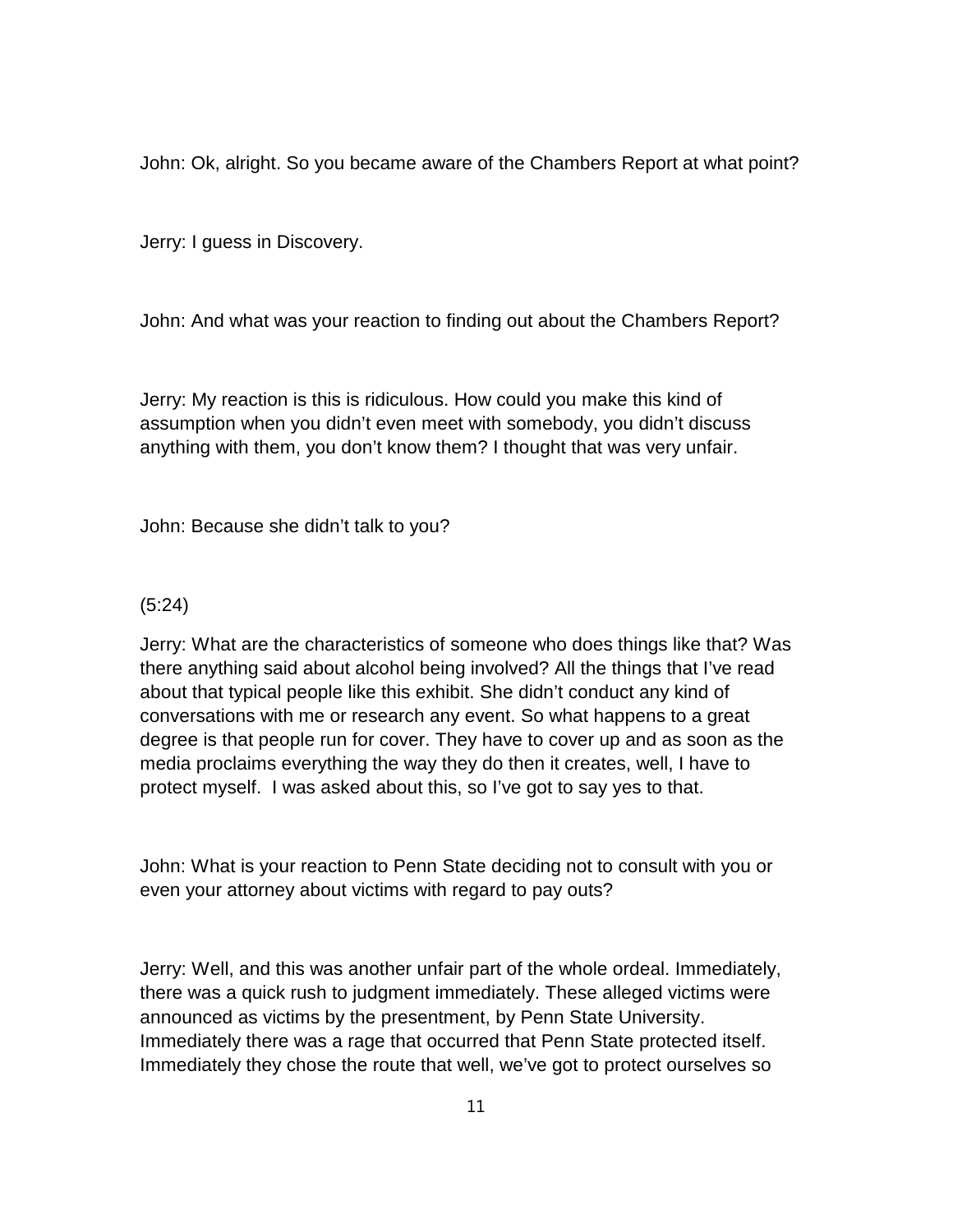we've got to be, we can't let people think that we let this kind of stuff go on, so we have to go out there and we have to tell the world about this. We have to help these poor, innocent victims. They didn't know them. They didn't know one thing about them. They didn't know one thing really, the only thing they knew was what they read in the presentment.

#### (7:27)

John: So is Penn State going to pay people that don't deserve to be paid?

Jerry: I can't answer that. Only Penn State can answer that. I believe that. I believe that with all my heart.

John: What year did you speak at the graduation of Victim Two at his request?

Jerry: Oh gee, I can't recall. That would have been, oh, I would guess probably around 2004, 2005.

John: Do you believe that Victim Number Two, (name of victim 2 redacted), should get paid by Penn State?

Jerry: No. I don't believe any of them should get paid by Penn State, but that's my opinion.

John: Now, with regard to the over two dozen victims who claim various levels of abuse by you, is it your belief that they are all lying? Because a lot of people think that's just not possible. How do people in your mind, Jerry, try to understand that because it's not understandable to a lot of people that all those people could be lying?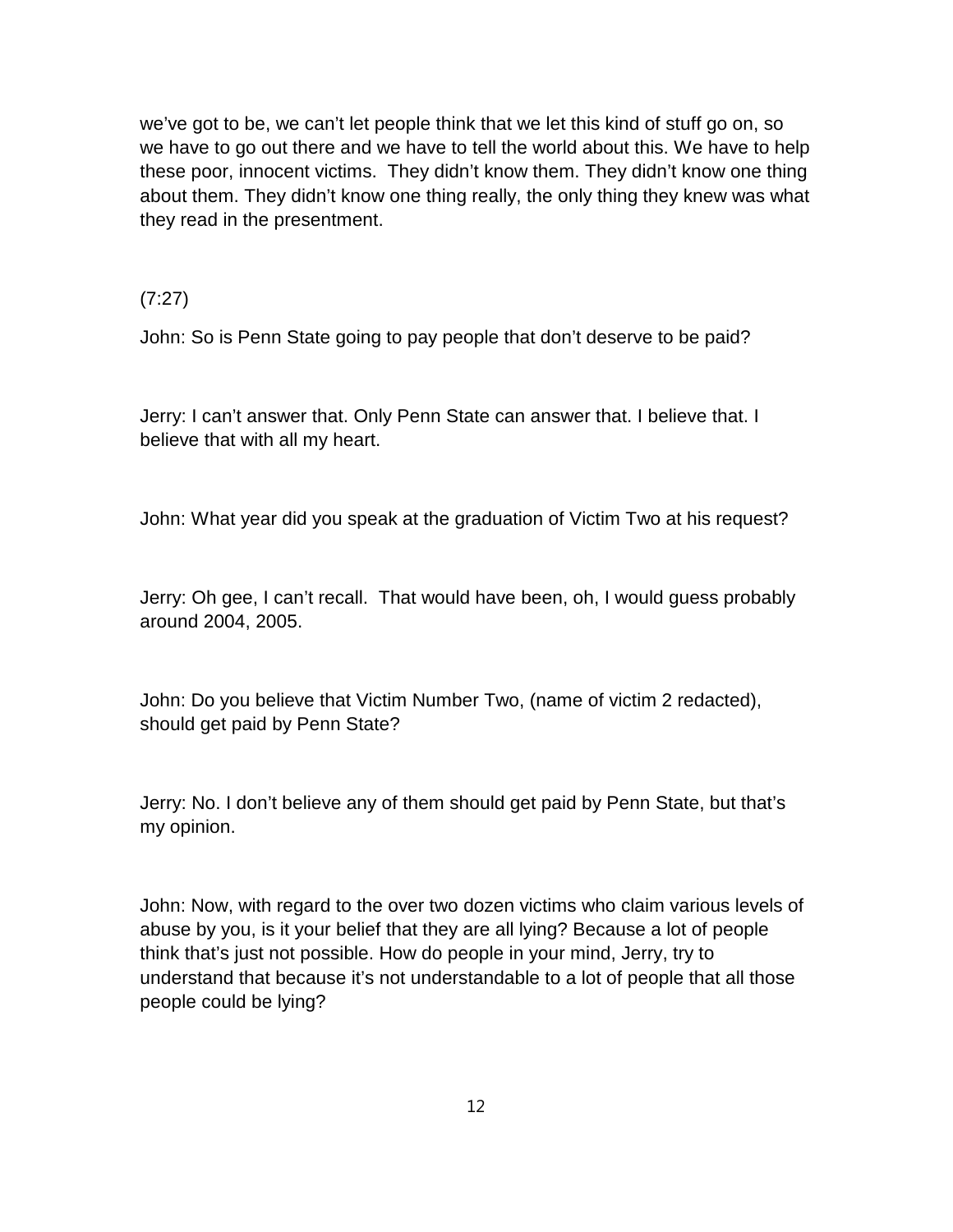Jerry: Some of those people might not even believe they're lying. I think there were so many happenings, so many events that occurred. There was so much suggestive questioning. There were so many circumstances that were presented to them. There were so many incentives. I think that many things were exaggerated that it was total inconsistency in reports. One time this was said, I had done nothing. The next time after a civil attorney, I had done this and that. Then one time before a psychologist, nothing had transpired….

#### (9:27)

John: But Jerry, what do you say to the experts who say this is the way this tends to work is that a victim doesn't even fully understand that they have been abused until later on and they get more information, more contacts, they become older. What do you say to that?

Jerry: What I say to that is that these things can also come out because of suggestions. The suggestion came from the media, from psychologists. I heard psychologists say there has to be more. There must be more. Well how many times do you hear this before you can bring it up? You can advocate it. You can exaggerate it. You can say well, this must have happened to me. That happens also, too. Horses can be led by suggestive questioning and things like that.

John: But you understand that people will say ok, that might happen two or three times, but a couple of dozen times to different people? Do you understand why people can say that seems impossible?

Jerry: They should look into all the people. I think that the only thing you can do is go one by one by one. Analyze each one and look at each circumstance and read the transcription. See what really transpired. See what was said here and what was said there. When you do that then I think you have a different reaction to the whole thing.

#### (11:05)

John: Now Jerry, we've talked now for about three-and-a-half hours and I gotta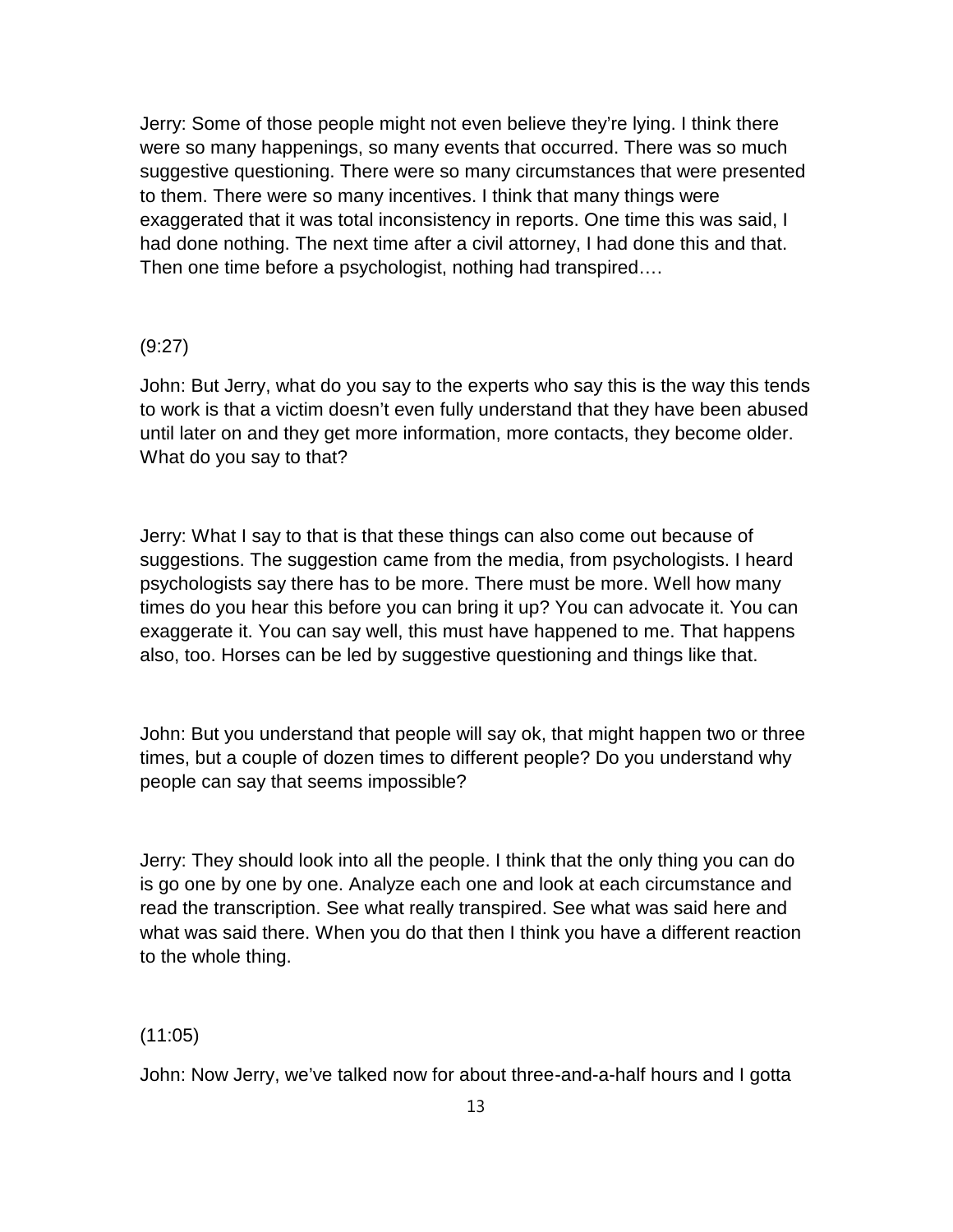tell you my impression is that you have been accused of things that you did not do. And that you're not the monster that people have created, the media has created. You never intended to harm these boys. In your mind, you never did harm them. I think you love them. I think you did great things for them and with them. I think they loved you back. But I also think that things may have gone further than what, you know, you have said that they have gone. And I think people would be more forgiving and remember you better if you go and tell the full truth. And this might be your last real chance to do that, Jerry. Why don't you come clean and admit that you did touch some of those boys inappropriately?

Jerry: Why?

John: Why don't you do that?

Jerry: Because I didn't. Yeah, I hugged them. Maybe I tested boundaries. Maybe I shouldn't have showered with them. Yeah, I tickled them. I looked at them as being probably younger than even some of them were. But I didn't do any of these horrible acts and abuse these young people. I didn't violate them. I didn't harm them.

## (12:38)

John: When you say maybe you tested boundaries, why would you be testing boundaries?

Jerry: Why would I be testing boundaries? I may have tested boundaries because of my enthusiasm and my yearning to make a difference in lives. Because of my efforts to make a difference in their lives.

John: But why would you need to test boundaries to do that?

Jerry: I mean some people feel that showering with kids was a test of a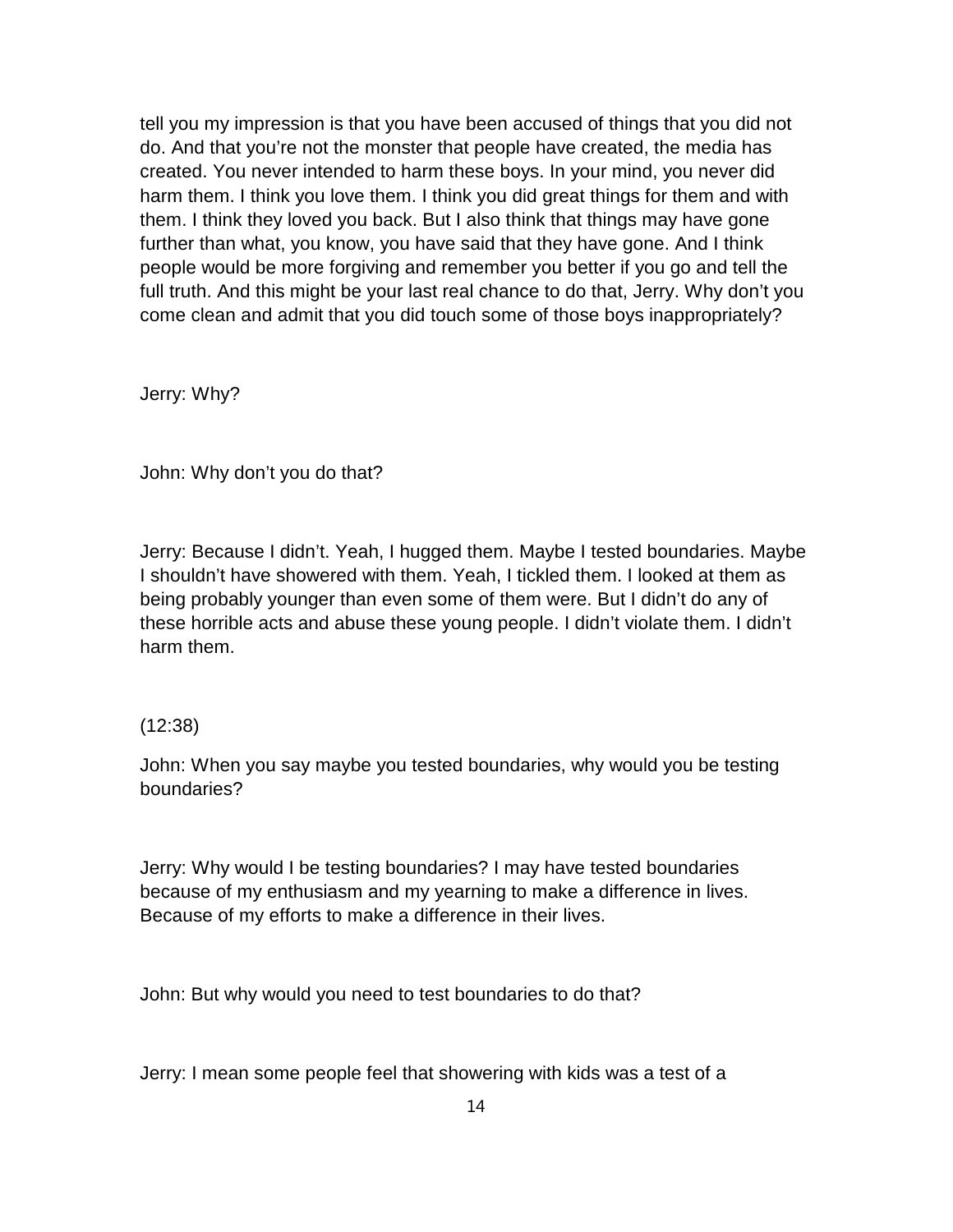boundary. I didn't think that at that time.

John: You do now, though.

Jerry: Well, after this experience, yeah, I wonder if I don't think that probably wasn't the right thing to do. However, at that point in time, that was how I grew up. That was based on my experiences where I grew up at a recreation center. Those were my experiences as a physical education…

John: Jerry, were you ever touched inappropriately when you were a child?

Jerry: No.

John: You're sure?

Jerry: Yes.

John: Your father and you had a good relationship?

Jerry: A great relationship.

John: Is there anything that we have missed or that you want people to know that we have not talked about?

(14:12)

Jerry: I guess I never abused anyone, including those who have accused me of such awful acts. I have my theories as to why these individuals may have